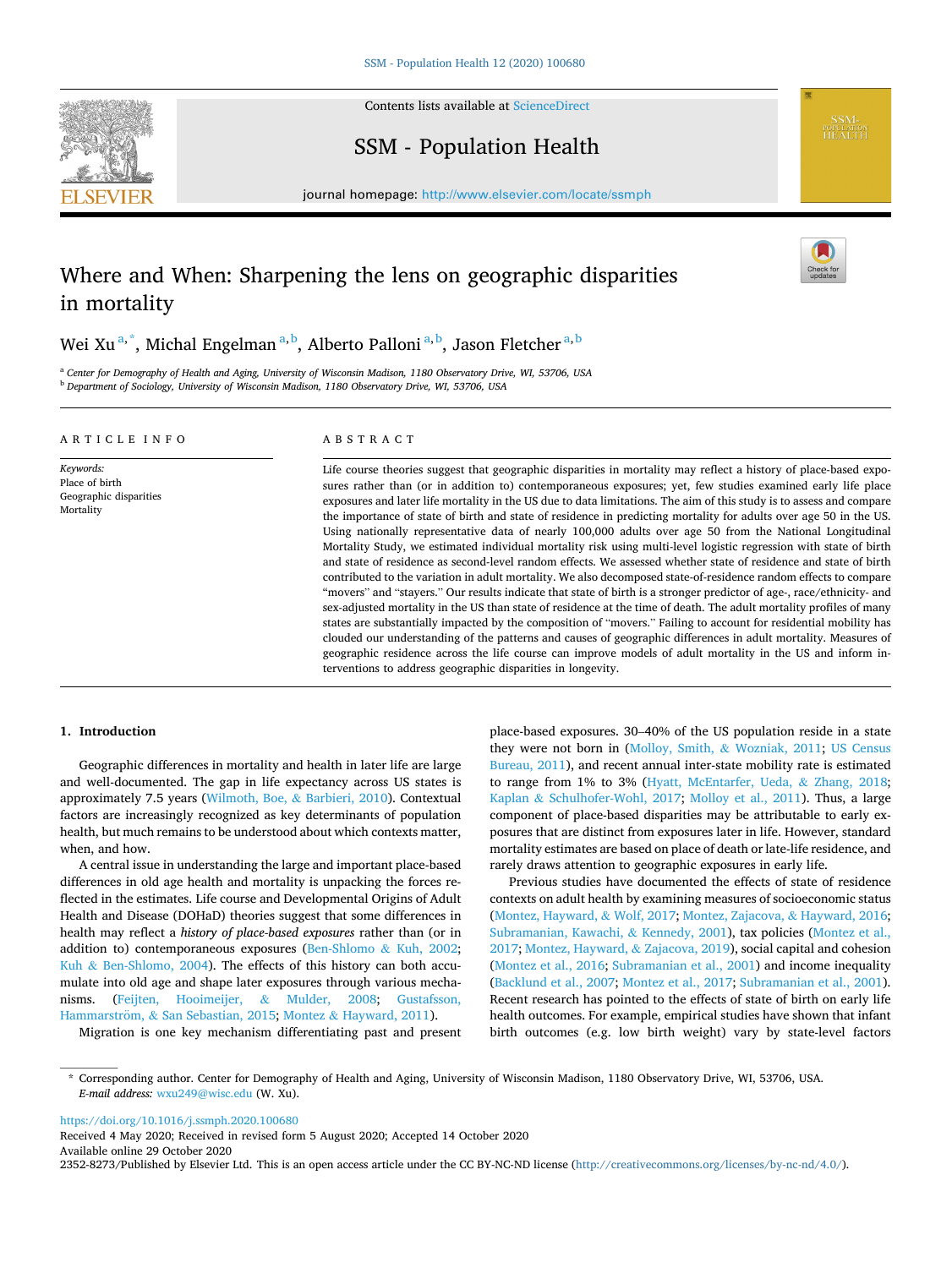including poverty reduction policies (e.g. Earned Income Tax Credit, minimum wage) [\(Komro, Livingston, Markowitz,](#page-4-0) & Wagenaar, 2016; [Komro, Markowitz, Livingston,](#page-4-0) & Wagenaar, 2019; [Strully, Rehkopf,](#page-4-0) & [Xuan, 2010](#page-4-0)), health insurance policies (e.g. Medicaid expansion) ([Brown et al., 2019](#page-4-0)), and access to health care resources [\(Shi et al.,](#page-4-0)  [2004\)](#page-4-0). Other studies also find that early life exposure to state policies and resources is associated with children's health care coverage and health status (Baughman & [Duchovny, 2016\)](#page-4-0) and school achievement (Bastian & [Michelmore, 2018](#page-4-0); Dahl & [Lochner, 2012\)](#page-4-0) as well as adults' work efforts and earnings (Bastian & [Michelmore, 2018](#page-4-0); [Duncan,](#page-4-0)  [Ziol-Guest,](#page-4-0) & Kalil, 2010), all of which have important implications for subsequent health and mortality.

However, few studies have directly linked state of birth and adult mortality, partially due to lack of suitable data. Indeed, many large studies of mortality in the US lack the capacity to consider geographic exposures at multiple points in the life course. Surveys that ask about state of birth (e.g. Health and Retirement Study) often lack a sufficient number of observations for exploring state-level variation in mortality, and larger datasets (e.g. National Vital Statistics System) do not tabulate the population at risk for mortality by early life geographic details (e.g. state of birth).

Using a unique data source that combines information on place of birth and place of residence for a large representative sample of Americans, our study addresses the following 3 questions: (1) how much does US adult mortality vary across states of residence? (2) how much does US adult mortality vary across states of birth? and (3) how much of the variation in US adult mortality across states of residence is due to "stayers" (whose state of birth and state of residence were the same) and "movers" (whose state of birth and state of residence were difference)? While we are not able to examine specific mechanisms through which state of birth and/or state of residence affect mortality in this Short Communication, our aim is to draw attention to the contribution of early life places (i.e. states of birth) to the effects usually attributed to states of residence in comparisons of mortality across the US.

#### **2. Methods**

The data used in this study were derived from the National Longitudinal Mortality Study (NLMS). NLMS is a nationally-representative, random sample of non-institutionalized Americans developed for studying demographic, socioeconomic, and occupational disparities in mortality [\(Makuc et al., 1984](#page-4-0)). The public-use file consists of a subset of 11 of the 26 Current Population Survey (CPS) cohorts in the full NLMS. The 11 surveys, collected throughout the early 1980s, were combined and re-weighted so they are considered equivalent to a large sample representative of the US population on April 1, 1983. For study members who died, records were linked to the National Death Index (NDI), a centralized national mortality database [\(Curb et al., 1985\)](#page-4-0). All participants were followed up for 11 years, except for those who deceased during the period. The third release of the NLMS public-use file included the state of residence (at the time of baseline interview) and state of birth for the study participants for the first time, allowing us to compare the significance of both state of residence and state of birth in predicting adult mortality risk. We focused our analysis on individuals who were aged 50 and over at the baseline interview and excluded respondents who were foreign born or had missing information for place of birth or survey weight. Our analytic sample includes 94,458 US-born individuals. In our analysis of "movers" and "stayers", only state migration streams with more than 20 individuals were included.

# *2.1. Measures*

*Mortality.* We used a binary variable Death Indicator (INDDEA) to denote whether the study participant died  $(1 = yes, 0 = no)$  during the 11-year follow-up period after the Current Population Survey (CPS) interview.

*State of Birth.* State of birth was constructed from the Place of Birth (POB) variable in the original study. NLMS uses the National Death Index Geographical Codes for states of birth. We used a crosswalk to recode the states so that the coding conforms with the Federal Information Processing Standards (FIPS) for state codes.

*State of Residence.* State Recode (STATER) was used to indicate the state of residence of study participants at the date of interview. In NLMS, the first digit of STATER is the Census Bureau division code and the second digit is the state within each division. Similar to state of birth, we also recoded state of residence according to the state FIPS codes.

*Covariates.* Age is a continuous variable indicating the age of study participants at the date of interview. The age of participants in our sample ranges from 50 to 90. According to the survey manual, the age variable is top coded at 90 years, meaning individuals who were older than 90 years at baseline were considered 90 years old. Sex was also used as a covariate to account for the differential mortality risk between men and women. Race and ethnicity were used to account for the differential mortality risk between racial and ethnic groups. We decided against additional controls, such as years of schooling and income, because these variables are conditioned on state contexts and thus are potential mediators of the total state effects on adult mortality.

#### *2.2. Analytic strategy*

We first summarized the demographic distribution of our study sample. Next, we estimated a series of multi-level logistic regression models with state of residence and/or state of birth random effects. The first model estimates the log-odds of mortality for individual *i* from state of residence *j*. The second model estimates the log-odds of mortality for individual *i* from state of birth *k*. The third/full model estimates the logodds of mortality from both state of residence and state of birth. All models were adjusted for age (in single years), sex and race/ethnicity. The full model is specified as Equation (1):

$$
\ln(p_{ijk} / (1 - p_{ijk})) = b_0 + b_1 \text{sex}_i + b_2 \text{age}_i + b_3 \text{race}_i + \varepsilon_j + \varepsilon_k + \varepsilon_{ijk}
$$
 (1)

where  $\varepsilon_j \sim N(0, \sigma_j^2)$  and  $\varepsilon_k \sim N(0, \sigma_k^2)$ . In the model,  $b_0$  is the average logodds of mortality among individuals in the sample, *εj*is the effect of state of residence and  $\varepsilon_k$  is the effect of state of birth. Both are assumed to be normally distributed. *εijk* is the error term. All regression models are weighted to account for the study design. Last, using the 2000 US population as the standard population, we calculated age-standardized mortality rates by state of residence as well as by state of residence and state of birth interaction. To illustrate the heterogeneity in mortality across states of birth and residence, we created figures showing the differences in mortality rate between "stayers" and "movers" within states of residence. All statistical analyses were carried out in R, version 3.6.3 ([R Core Team, 2020](#page-4-0)).

### **3. Results**

Summary statistics of the study sample are presented in [Table 1](#page-2-0). Among the 94,458 individuals in our sample, 33,612 (35.6%) died during the 11-year follow-up period. The mean age at time of interview of those who subsequently died was 69.62 (standard deviation (SD) = 9.96); while the mean age at interview for those who lived throughout the follow-up period was 59.31 (SD = 7.33). Among those died, 16,036 (47.7%) were female, compared to 36,274 (59.6%) among those who survived.

Next, we used Equation (1) to estimate the random effects of state of residence and state of birth on old age mortality, adjusted for sex, race/ ethnicity and age. The results of the multi-level logistic regression models are shown in [Table 2](#page-2-0). Diagnostic statistics suggest that model 3 (which includes both state of residence and state of birth random effects) performs best. The variance of state of birth (0.03) was slightly larger that of state of residence (0.02), meaning that a larger proportion of the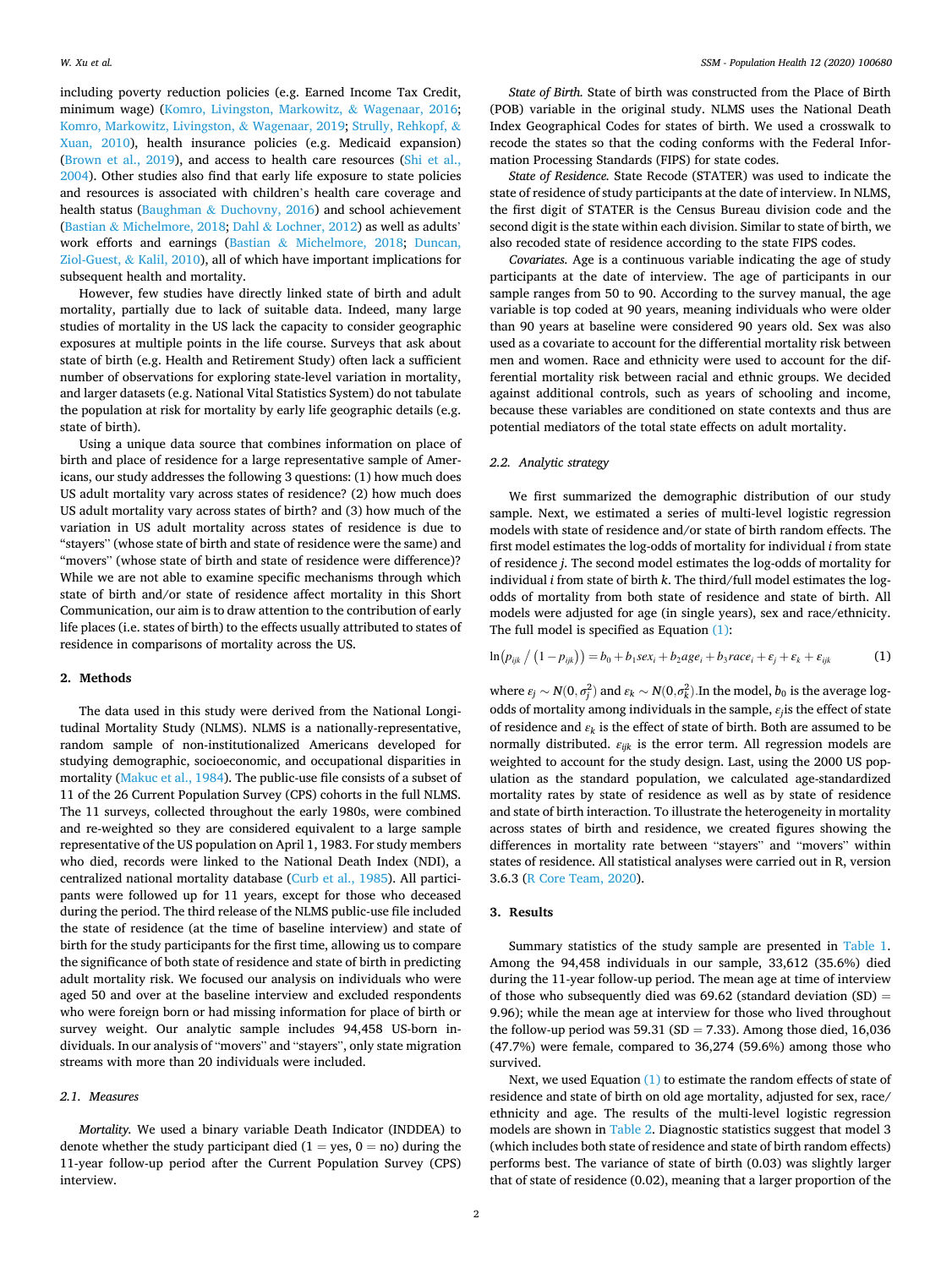# <span id="page-2-0"></span>**Table 1**

# Descriptive statistics.

|                    | Death indicator |                |  |
|--------------------|-----------------|----------------|--|
|                    | $\Omega$        | $\mathbf{1}$   |  |
| N                  | 60,846          | 33,612         |  |
| Age                | 59.31 (7.33)    | 69.62 (9.96)   |  |
| Age group          |                 |                |  |
| $50-54$ years      | 18,871 (31.0%)  | 2402 (7.1%)    |  |
| 55-59 years        | 16,562 (27.2%)  | 3738 (11.1%)   |  |
| $60-64$ years      | 11,877 (19.5%)  | 4732 (14.1%)   |  |
| 65-59 years        | 7501 (12.3%)    | 5761 (17.1%)   |  |
| 70-74 years        | 3681 (6.0%)     | 5794 (17.2%)   |  |
| 75-79 years        | 1452 (2.4%)     | 5091 (15.1%)   |  |
| 80-84 years        | 566 (0.9%)      | 3589 (10.7%)   |  |
| 85 years and over  | 336 (0.6%)      | 2505 (7.5%)    |  |
| Sex                |                 |                |  |
| Male               | 25,007 (40.4%)  | 17,919 (52.3%) |  |
| Female             | 36,876 (59.6%)  | 16,369 (47.7%) |  |
| Race/ethnicity     |                 |                |  |
| Non-Hispanic White | 53,799 (88.4%)  | 29,503 (87.8%) |  |
| Non-Hispanic Black | 4996 (8.2%)     | 3370 (10.0%)   |  |
| Non-Hispanic Other | 882 (1.4%)      | 336 (1.0%)     |  |
| Hispanic           | 1169 (1.9%)     | 403 (1.2%)     |  |
| Census region      |                 |                |  |
| Midwest            | 17,416 (28.6%)  | 9881 (29.4%)   |  |
| Northeast          | 12,091 (19.9%)  | 6504 (19.4%)   |  |
| South              | 17,678 (29.1%)  | 10,498 (31.2%) |  |
| West               | 13,661 (22.5%)  | 6729 (20.0%)   |  |

# **Table 2**

Results of multilevel logistic regression models.

|                                   | Model 1                                  | Model 2           | Model 3          |
|-----------------------------------|------------------------------------------|-------------------|------------------|
| Fixed effects                     |                                          |                   |                  |
| Age                               | $3.69***$ (3.69,                         | $3.68***$ (3.68)  | $3.69***$ (3.68) |
|                                   | 3.70)                                    | 3.69)             | 3.69             |
| Sex (ref: Male)                   |                                          |                   |                  |
| Female                            | $0.44***$ (0.44,                         | $0.44***$ (0.44,  | $0.44***$ (0.44, |
|                                   | 0.44)                                    | (0.44)            | (0.44)           |
|                                   | Race/ethnicity (ref: Non-Hispanic White) |                   |                  |
| Non-Hispanic                      | $1.33$ *** $(1.33,$                      | $1.29***$ (1.29,  | $1.26***$ (1.25, |
| Black                             | 1.33)                                    | 1.30)             | 1.27)            |
| Non-Hispanic                      | $0.97***$ (0.96,                         | 0.99(0.97, 1.00)  | 1.00(0.99, 1.02) |
| Other                             | 0.98                                     |                   |                  |
| Hispanic                          | $0.90***$ (0.89,                         | $0.97***$ (0.96.) | $0.96***$ (0.95, |
|                                   | 0.91)                                    | (0.98)            | 0.97)            |
| (Intercept)                       | $0.71***$ (0.69,                         | $0.71***$ (0.68.) | $0.71***$ (0.67, |
|                                   | 0.74)                                    | 0.74)             | 0.75)            |
| Random effects                    |                                          |                   |                  |
| State of residence                | 0.02                                     |                   | 0.02             |
| $(\sigma_i^2)$                    |                                          |                   |                  |
| State of birth $(\sigma_{\nu}^2)$ |                                          | 0.03              | 0.03             |
| Log Likelihood                    | $-10,925,315$                            | $-10,919,682$     | $-10,910,142$    |
| Akaike Inf. Crit.                 | 21,850,644                               | 21,839,379        | 21,820,299       |
| Bayesian Inf. Crit.               | 21,850,710                               | 21,839,445        | 21,820,375       |

Note: \*p *<* 0.5; \*\*p *<* 0.01; \*\*\*p *<* 0.001. Fixed effects are presented in odds ratios.

variance in old age mortality risk can be explained by state of birth random effects compared to state of residence random effects.

[Fig. 1](#page-3-0) shows three examples of our decomposition of the contribution of "movers" and "stayers" to variation in state of residence-based mortality rate estimates. The remaining figures are shown in Appendix A. These figures demonstrate the extent to which typically calculated measures of geographic disparities in mortality are actually complex groupings of mortality rates of "stayers" and mortality rates of a diverse set of "movers". In addition, we created a figure (see [Appendix B\)](#page-4-0) showing similar decompositions for state of birth-based mortality rates. The latter figure highlights variation in mortality experiences among those who emigrate from each state, while the former figure displays the varied mortality experiences of migrants from different origins in each

# destination.

In the case of Massachusetts ([Fig. 1a](#page-3-0)), standard measures of mortality by place of residence appear to be driven upwards by the higher mortality risk of those who moved to Massachusetts from other East Coast states. Massachusetts residents who were born in the state enjoy a lower mortality risk than those who emigrated to it, suggesting that movers were either less healthy on average than those born in Massachusetts, or that the experience of moving to Massachusetts was somehow deleterious for their longevity. In contrast, the standard death rates for those residing in Alaska [\(Fig. 1](#page-3-0)b) and Kentucky [\(Fig. 1](#page-3-0)c) are driven down by the lower mortality of several groups of movers. The movers' longevity displays considerable heterogeneity. For example, relative to those native to Kentucky, those who came to Kentucky from Ohio or Indiana experienced lower mortality while those who moved to Kentucky from Illinois or Tennessee saw considerably higher mortality risks. As shown in Appendix A for the 50 states and the District of Columbia, all but Louisiana have state of birth death rates higher than their state of residence death rates. 37 states and the District of Columbia have state of birth death rates lower than their state of residence death rates; for each of the other 12 states, the state of birth death rates are all higher than their state of residence death rates. [Appendix B](#page-4-0) reveals the heterogeneity in death rates among those born in each state depending on their residence at the time of death. For some states (including Arizona, Hawaii, Georgia, Montana, New Hampshire, Rhode Island, Vermont, and Wyoming), people who were born in those states but migrated to a different state all have higher death rates than those who stayed.

# **4. Discussion**

Recent research on contextual factors (i.e. social and policy environment) has made important contributions towards explaining geographic disparities in adult mortality. However, contemporaneously measured place-based exposures do not accurately capture the farreaching effects of early life place exposures on later life mortality. Our findings in this Short Communication study are noteworthy in several ways. First, including state of birth measures is consequential for our understanding of geographic disparities in adult mortality. The regression diagnostics show that the model incorporating the random effects of both state of birth and state of residence better predicts mortality risk than does the model with the random effects of state of residence only. Analysis of variance (ANOVA) testing results also reveal that improvement in model fit is significant when state of birth measures are included.

Second, we compare the relative significance of state of birth and state of residence in predicting individual mortality risk. The intra-class correlation coefficient (ICC), which is the fraction of the total variation in the data that is accounted for by between-group (in our case, betweenstate of birth and between-state of residence) variation ([Gelman](#page-4-0) & Hill, [2007\)](#page-4-0), is used as the measure. The ICC, after accounting for age, sex and race/ethnicity, is 0.9% for state of birth level and 0.6% for state of residence level, albeit both effects are small. ICC can also be interpreted as the correlation among observations within the same group. The mortality risk of individuals within the same state of birth, no matter what their states of residence are, is more similar than individuals within the same state of residence. Although the difference between state of birth and state of residence random effects is small, our results point to the fact that state of birth is as a meaningful predictor of adult mortality risk as state of residence.

Third, we display decompositions of state of residence-based measures of geographic disparities in adult mortality based on "mover" and "stayer" status of the populations. One of the challenges in demographic research is knowing the composition and vital statistics of various strands within mobile populations and weighing their importance in place-based measures of mortality (Kasakoff & [Adams, 2000\)](#page-4-0). Here, we show that standard estimates of each state's mortality rate are influenced to varying extents by individuals who moved between states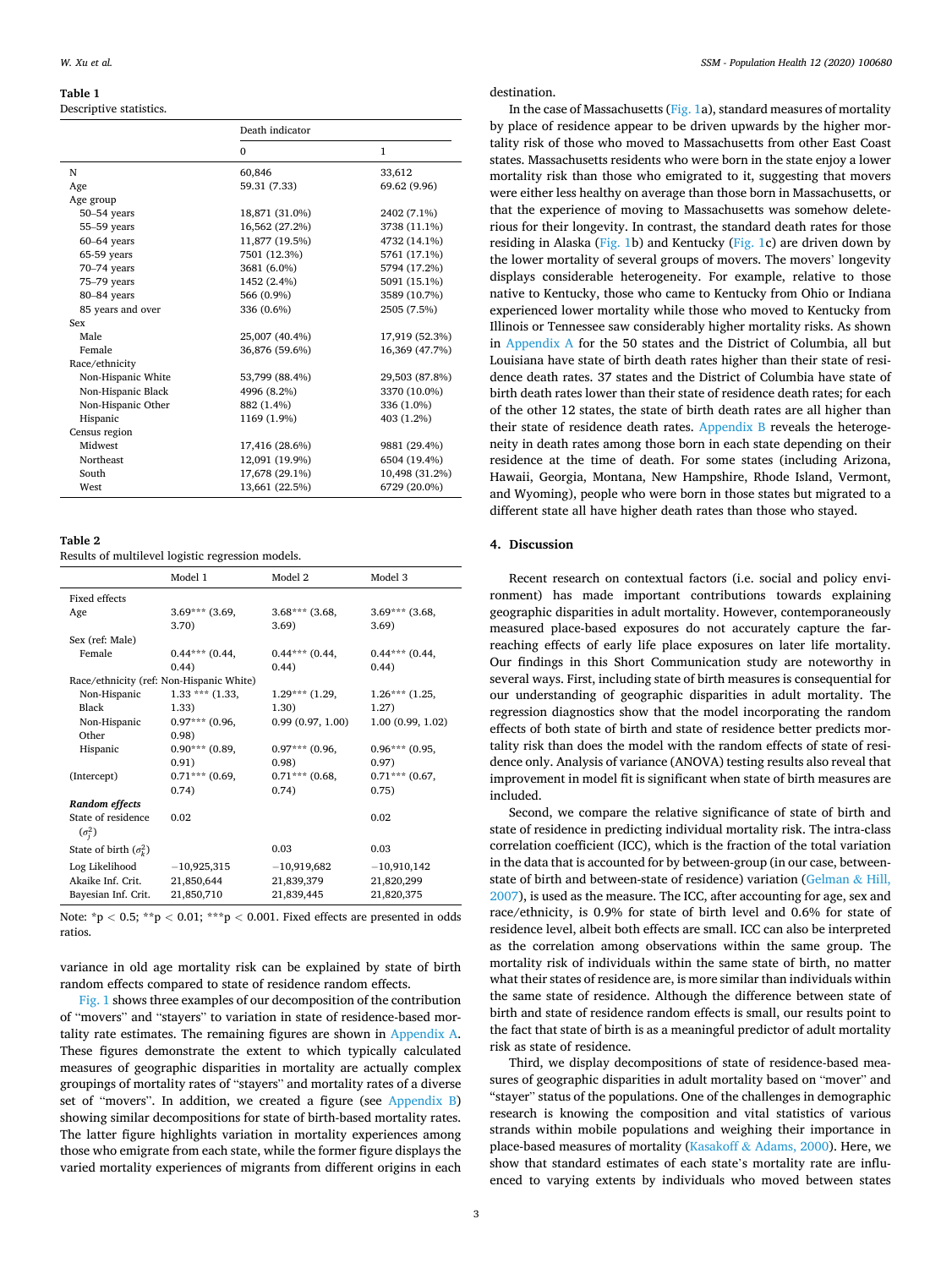<span id="page-3-0"></span>

**Fig. 1.** Decomposition of state of residence-based mortality rate by state of birth. The figure plots age-standardized mortality rates based on three groups of respondents' state of residence (Alaska, Massachusetts, and Kentucky) and then links these estimated rates with their contributing sources based on respondents' state of birth. The purple lines link "stayers" (those with state of birth = state of residence). The blue lines link "movers" from other states of birth with at least 20 respondents in our sample. The proportions of "movers" (by state of birth) and "stayer" within each state of residence are noted. (For interpretation of the references to colour in this figure legend, the reader is referred to the Web version of this article.)

whose populations experience diverse mortality conditions (see Appendix A). Our findings also highlight heterogeneity across migration paths, with some migrants moving to relatively better health environments and others experiencing higher mortality risks in their destinations. While emigrants from certain states enjoy a mortality advantage consistent with ideas about migrant selection or moving to opportunity, those born in states such as Connecticut, Georgia, Vermont, and Wyoming who later moved to another state experienced higher mortality than those who chose to stay put (see  $AppendixB$ ). The decomposition of state of birth- and state of residence-based mortality rates points to the complexity in the lives of migrants and underscores the need to understand adult mortality from life course perspectives.

Our study has some limitations. First, our data lack the information on the timing of inter-state migration among "movers." The effects of state of birth on subsequent mortality may be more or less pronounced depending on the duration of the initial exposure and the age at migration. Similarly, the effects of state of residence on adult mortality may be more pronounced for those "movers" who migrated earlier in life and therefore spent more time in their final destination. There is evidence that people who moved across states are more likely to have made such location decision earlier in their lives ([Molloy et al., 2011\)](#page-4-0), but more remains to be learned. A related issue is that although we know about our study participants' location at birth and at the time of interview, we do not know about the number, timing, or destination of other moves that might have taken place in the interim. The lack of a complete migration history between birth and time of interview inhibits our understanding of how migration processes may determine the duration of place-based exposures and consequently affect mortality risk. Furthermore, our geographic unit of analysis is state, which is the only geography at which places of birth and residence are measured in our data. Within-state heterogeneity in early life social and policy environments relevant to older age mortality may be equally important in explaining disparities in state of residence-based mortality rates.

Despite these limitations, our study is one of the first to directly link both state of birth and state of residence to adult mortality. Our results point to the importance of early life place-based exposures, in addition to contemporaneous exposures, in explaining geographic disparities in later life mortality. Future work, with larger sample sizes, should continue to decompose geographic disparities in mortality rates by sex, race/ethnicity, and cohort as well as uncover mechanisms linking state of birth to later life mortality outcomes.

#### **Author Statement**

**Wei Xu**: Conceptualization, Methodology, Software, Investigation, Writing- Original draft preparation. **Michal Engelman**: Conceptualization, Writing- Original draft preparation, Writing- Reviewing and Editing, Funding acquisition. **Alberto Palloni**: Writing- Reviewing and Editing, Funding acquisition. **Jason Fletcher**: Conceptualization, Writing- Reviewing and Editing, Funding acquisition.

#### **Declaration of competing interest**

None.

#### **Acknowledgement**

This research was supported by the NIA (R01AG060109). The authors gratefully acknowledge use of the facilities of the Center for Demography of Health and Aging at the University of Wisconsin-Madison, funded by NIA Center Grant P30 AG017266. This paper uses data obtained from the public-use file of the National Longitudinal Mortality